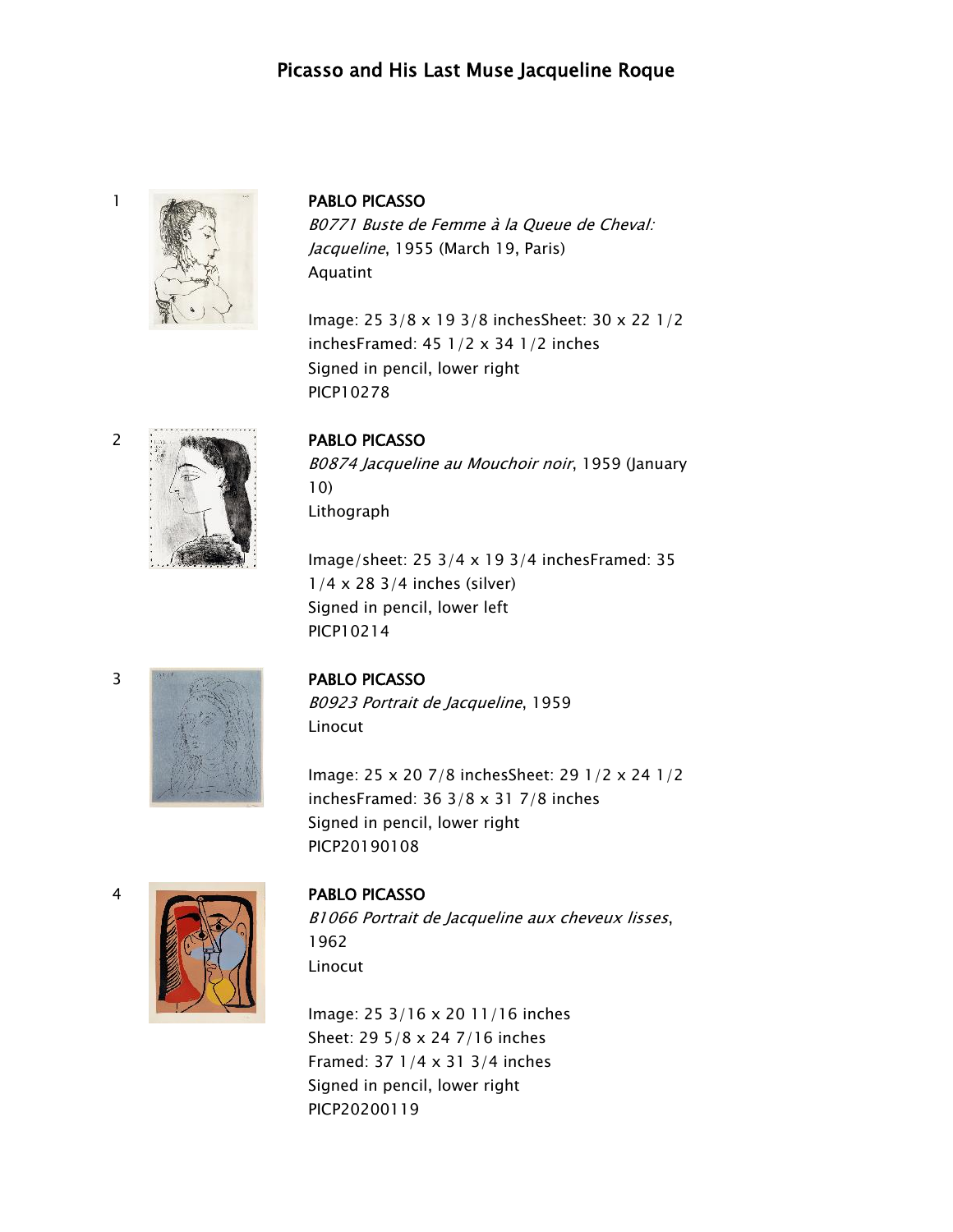## Picasso and His Last Muse Jacqueline Roque



B1095 Portrait de Jacqueline en Carmen (L'Espagnole), 1962 (15 April, Mougins) Linocut

Image: 13 3/4 x 10 5/8 inchesSheet: 24 1/2 x 17 3/8 inchesFramed: 30 x 23 inches Signed in pencil, lower right PICP2018023

### 6 PABLO PICASSO

B1145 Portrait de femme à la fraise et au chapeau, 1962 Linocut

Image: 13 3/4 x 10 5/8 inches Sheet: 24 7/16 x 17 5/16 inches Framed: 34 x 26 3/4 inches Signed in pencil, lower right PICP20200120

### 7 PABLO PICASSO

Ba1089.15 Jacqueline en Mariée, de face I, 1961(March 24, Cannes) Aquatint and drypoint

Image: 15 3/4 x 11 3/4 inchesSheet: 20 x 15 7/8 inchesFramed: 23 1/2 x 20 1/2 inches

### PICP20190415



# Ba1245 Portrait de Jacqueline, 1963 Linocut

Image: 25 ¼ x 20 7/8 inchesSheet: 29 ¾ x 24 3/8 inchesFramed: 36 x 31 1/2 inches Signed and dated, lower right PICP2019037